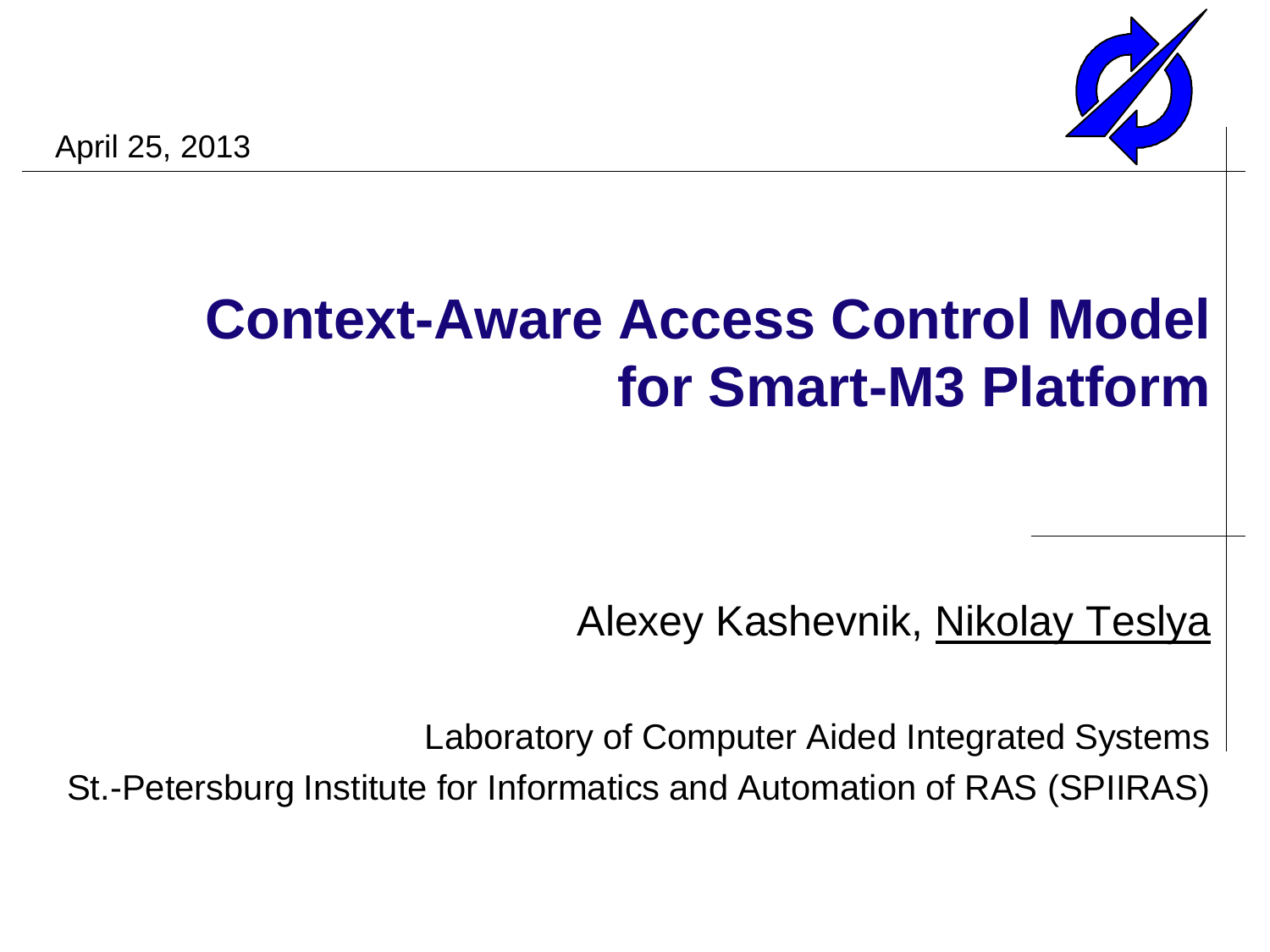

#### **Introduction**

#### **Motivation**

- All of the information of smart space is available for every participant
- Leaks of confidential information are possible
- An approach to access control for confidential information is needed

#### **Table of contents**

- Smart space as a part of the cyber-physical environment
- Context based security model
- Conceptual model of security module
- Implementation of smart space access control security module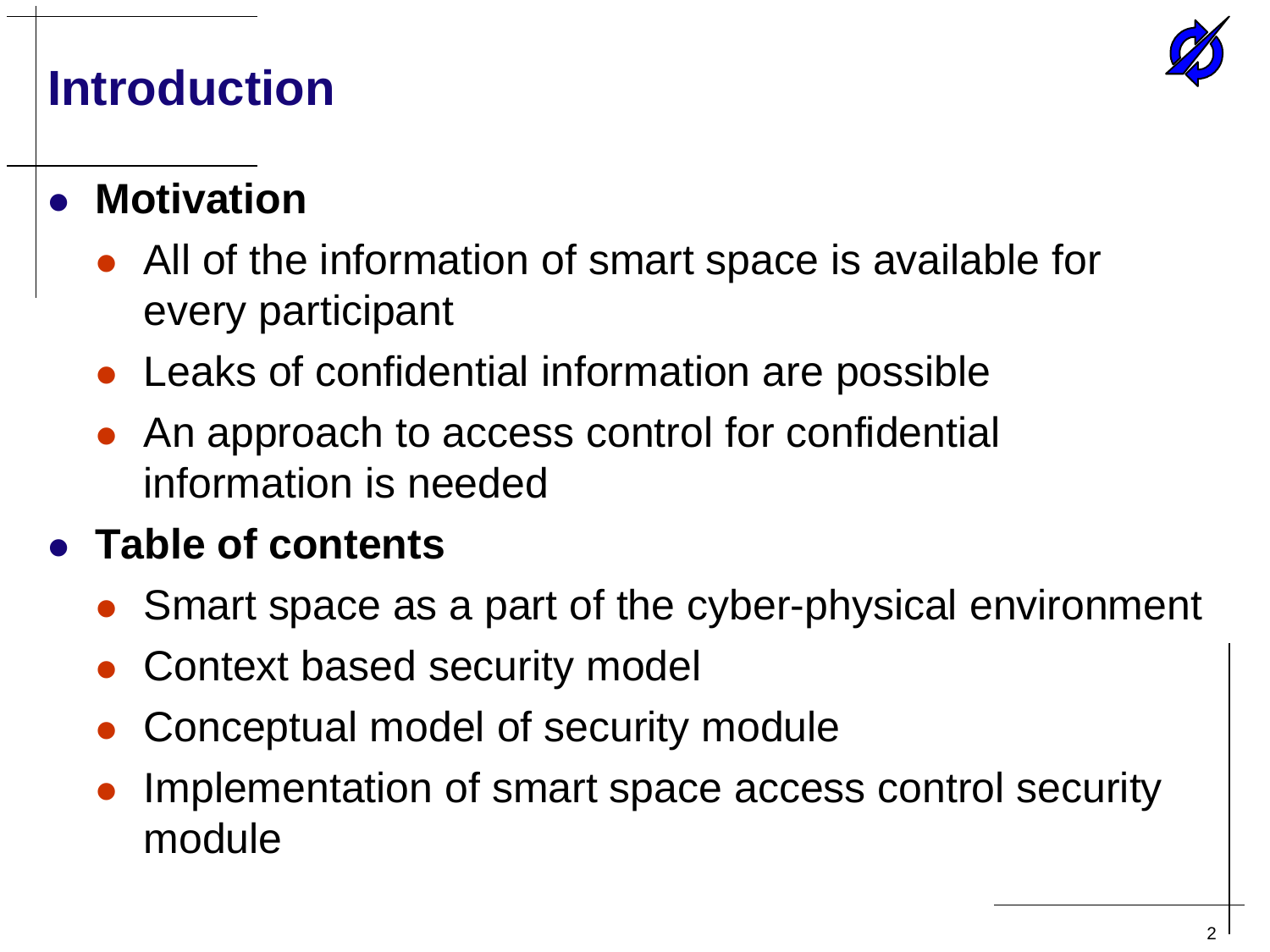

#### **Smart Space**

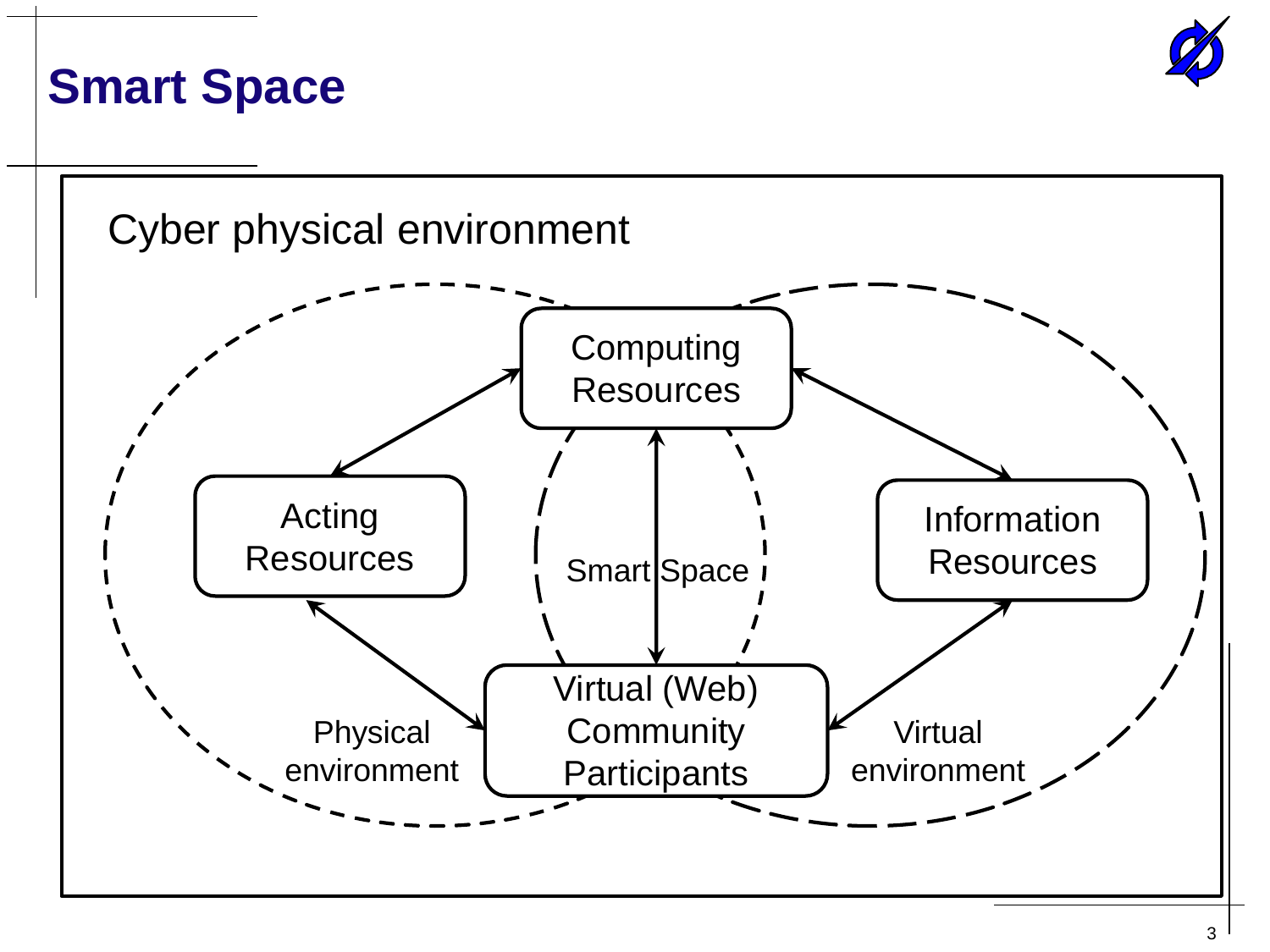## **The Main Features of Smart Spaces That Affect the Information Security**



| <b>Features</b>                                                                                                             | <b>Information Security Problems</b>                                                                                                    |
|-----------------------------------------------------------------------------------------------------------------------------|-----------------------------------------------------------------------------------------------------------------------------------------|
| Distribution across space devices.                                                                                          | It is difficult to provide access to resources<br>using the existing classical access control<br>models, such as DAC, MAC, and RBAC.    |
| Data privacy and ownership issues                                                                                           | It is hard to trust the shared information,<br>when it is impossible to find its source.                                                |
| Computational and storage<br>capacities are limited by those of<br>space devices and services<br>(but can extend to clouds) | Devices can be the object of denial of service<br>(DoS) attacks                                                                         |
| Great amount of different services<br>in smart space                                                                        | May include unknown vulnerabilities or<br>backdoors, which may enable access to<br>private information for unauthorized<br>participants |
| Smart space is personal and user<br>controlled                                                                              | People can provide access to personal<br>information because of forgetfulness,<br>negligence, carelessness or ignorance                 |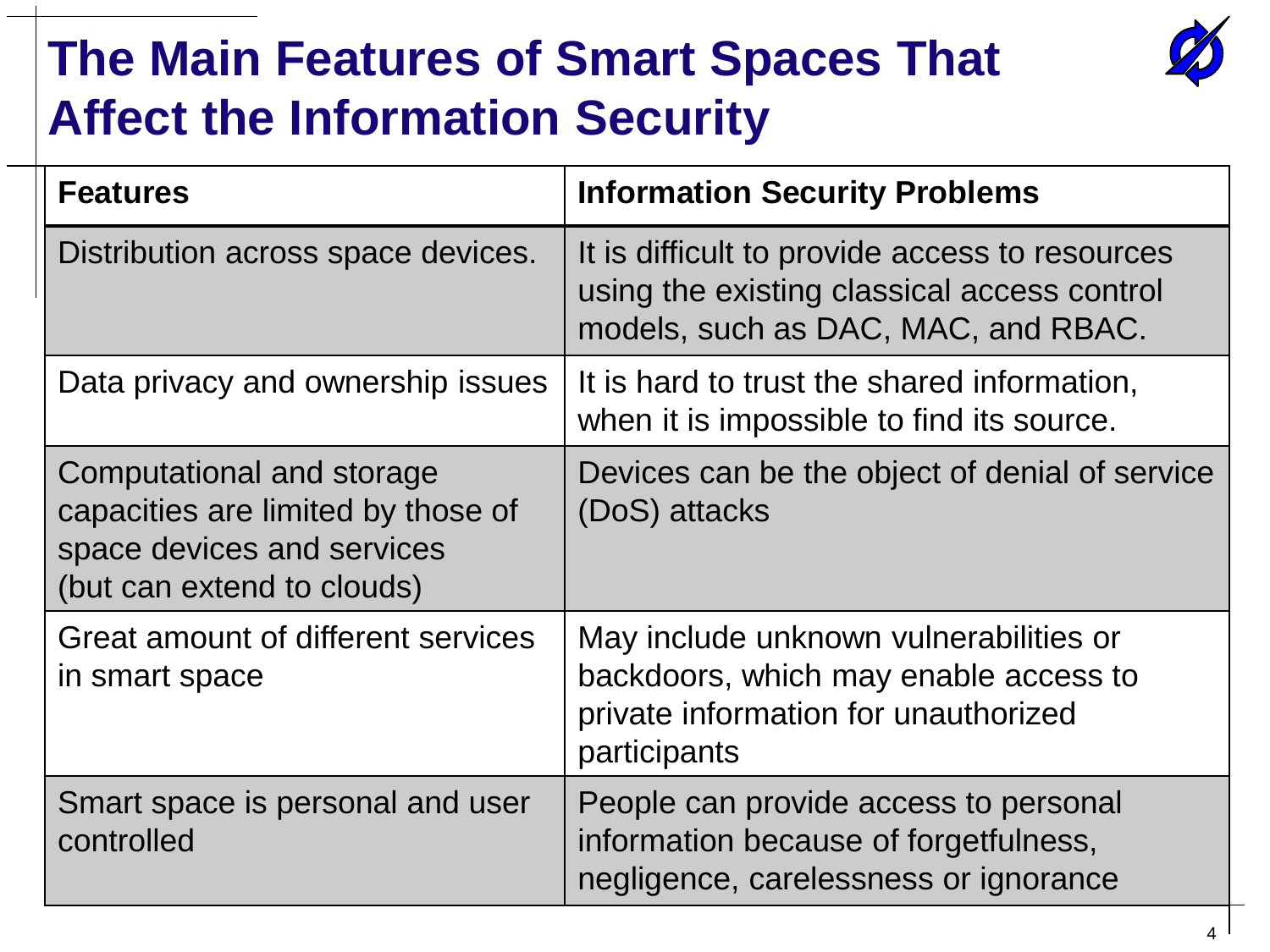# **Proposed Security Mechanisms for the Smart Space**



| <b>Smart Space Specific Features</b> | <b>Security mechanisms</b> |
|--------------------------------------|----------------------------|
| Distribution across user devices     | Share encoded information  |
| <b>Ownership issues</b>              | Context management         |
| User controlled                      | <b>Context management</b>  |

 All these mechanisms require introduction of the identification and authentication techniques for the services which request information. For example, it can be identifier and pair of public and private key for EDS or another authentication technique.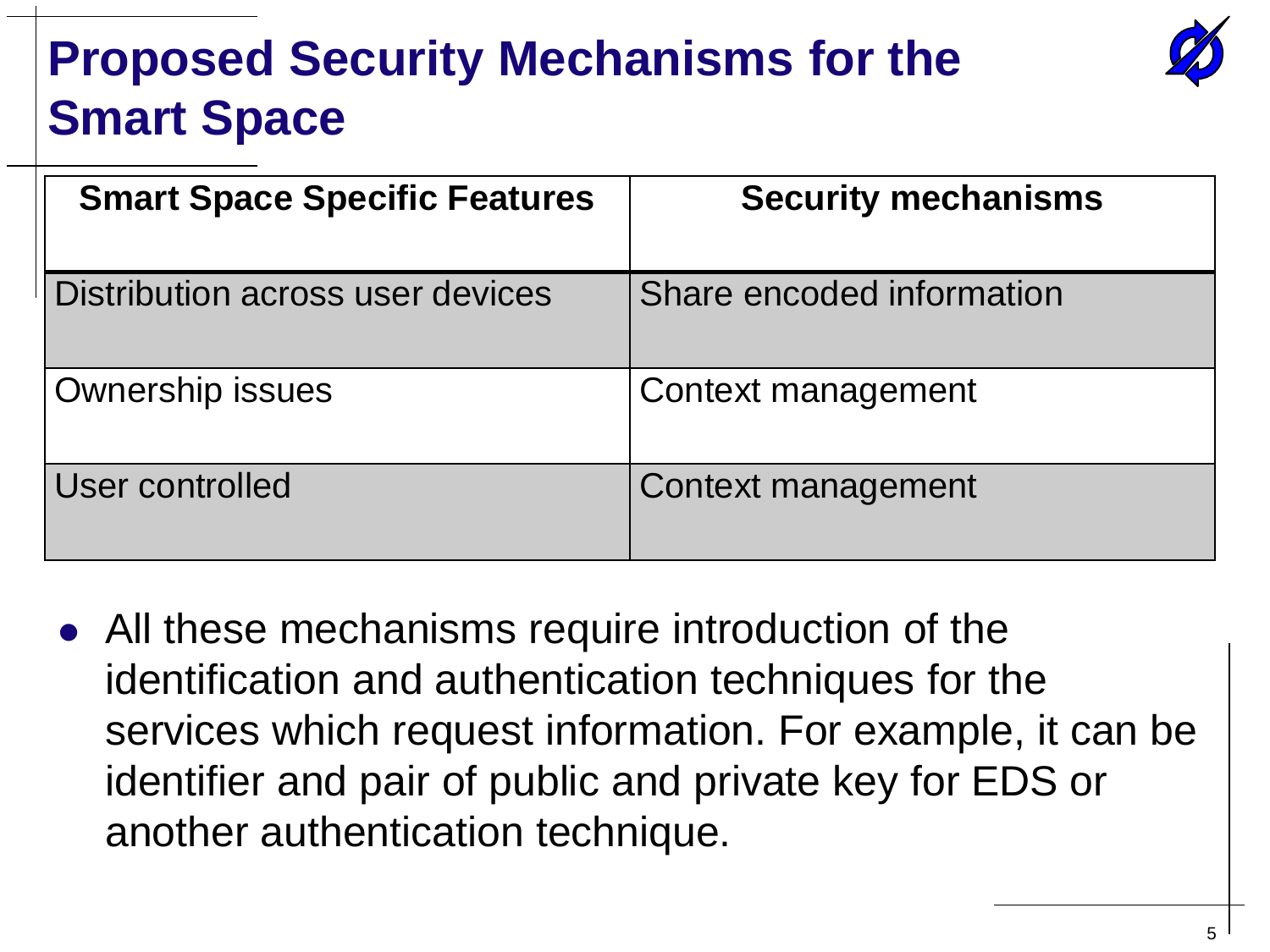

 This variant of context model can be used to describe of any smart space participant.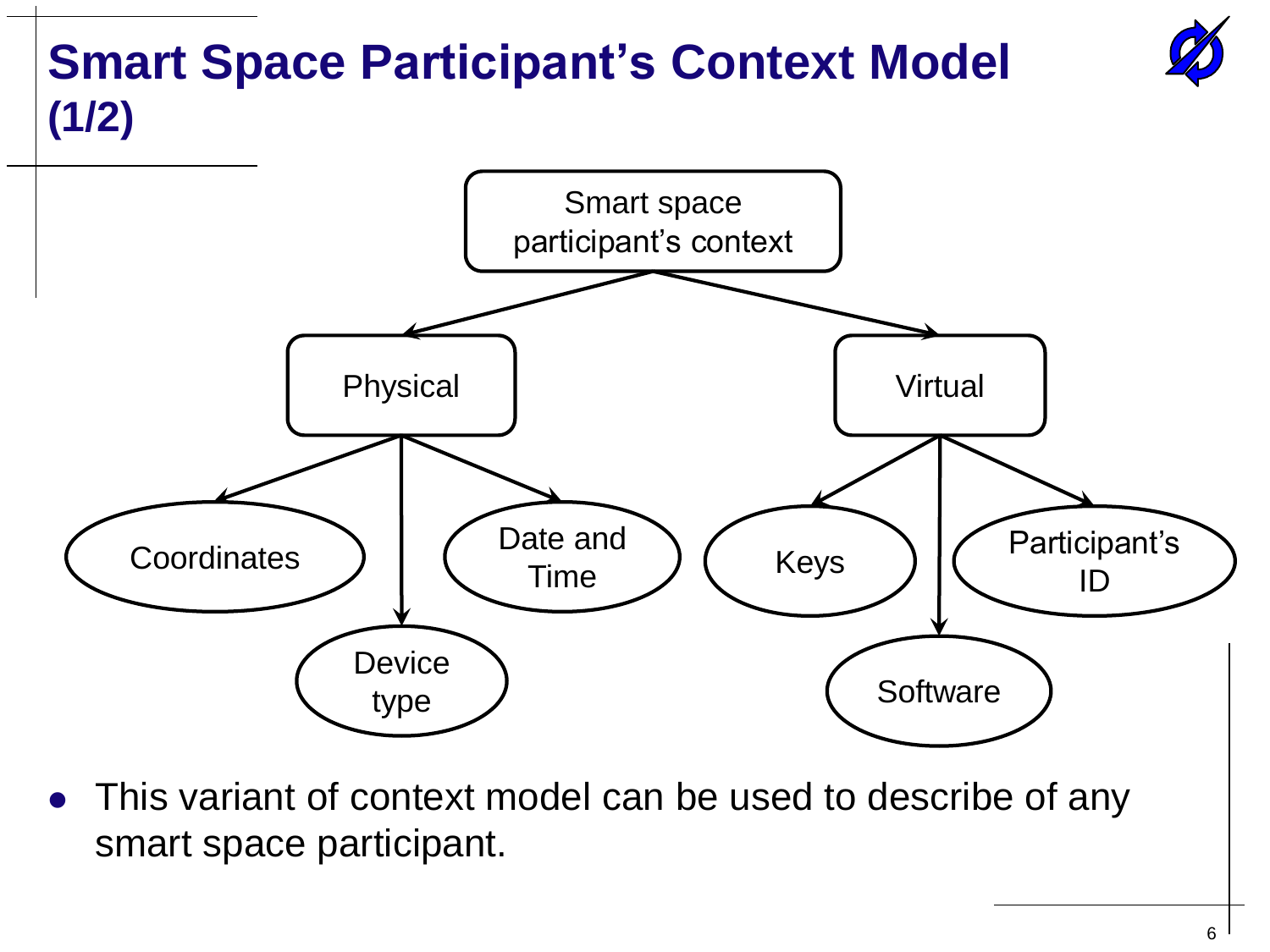# **Smart Space Participant's Context Model (2/2)**



 This variant of context model can be used to describe of smart space participants which is a virtual community members.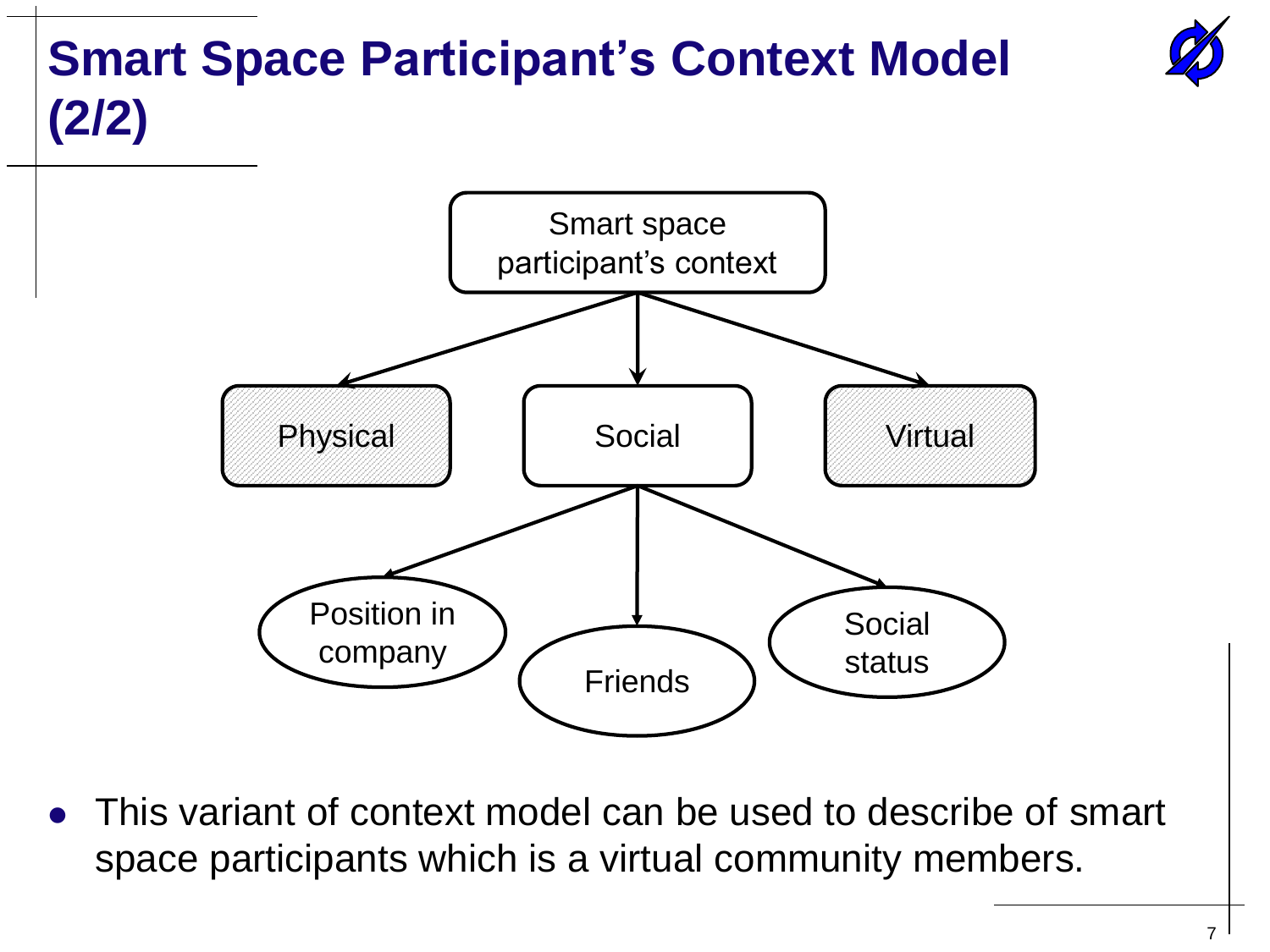# **Conceptual Model of Smart Space Access Control Module**

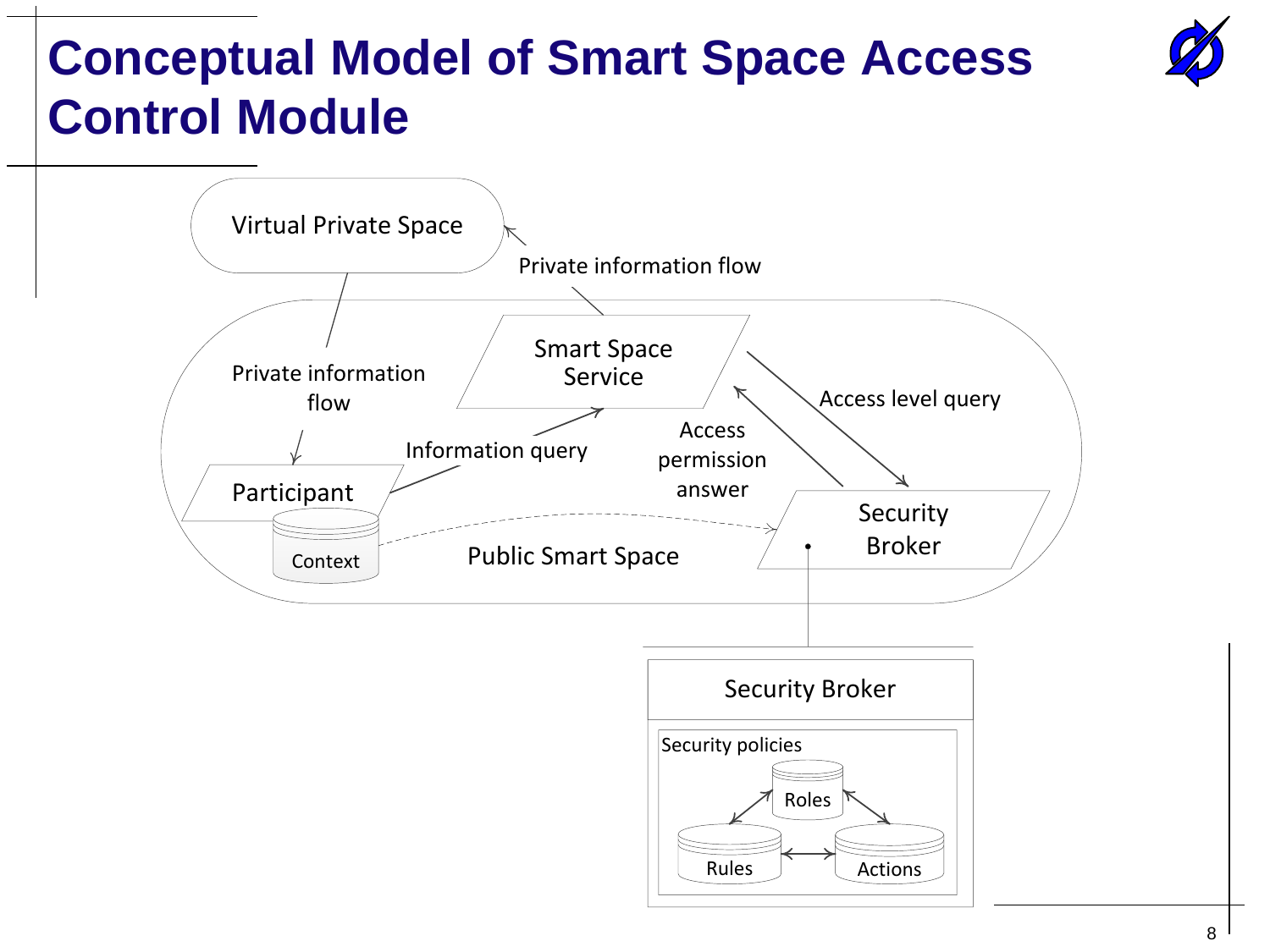# **UML Sequence Diagram of the Information Request Process**

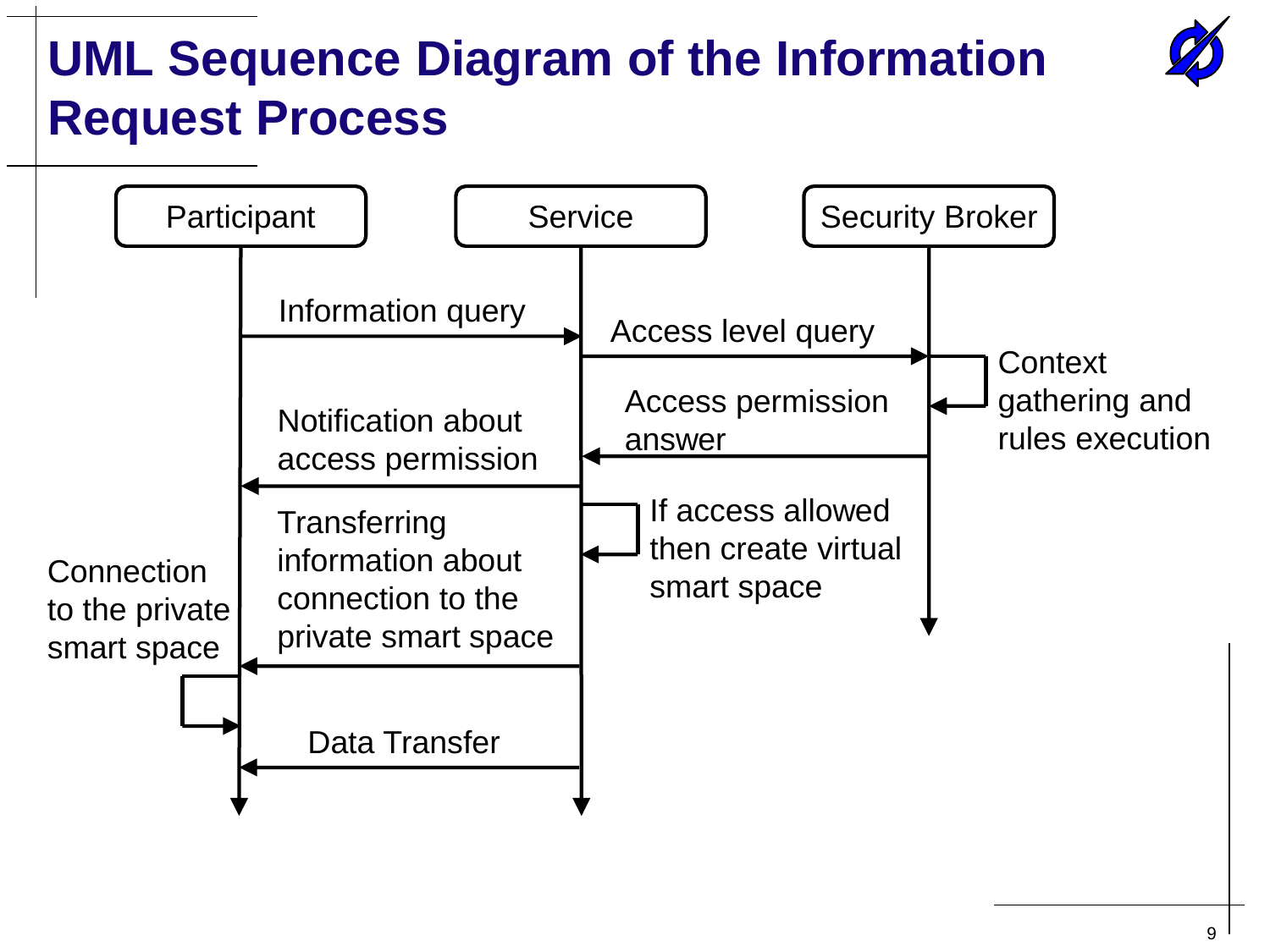

### **Access Control Module Policy Rules**

- Policy consists of 3 rule's types:
	- *1) TrustValue* rules.
	- *2) Assign\_role* rules.
	- *3) Permissions* rules.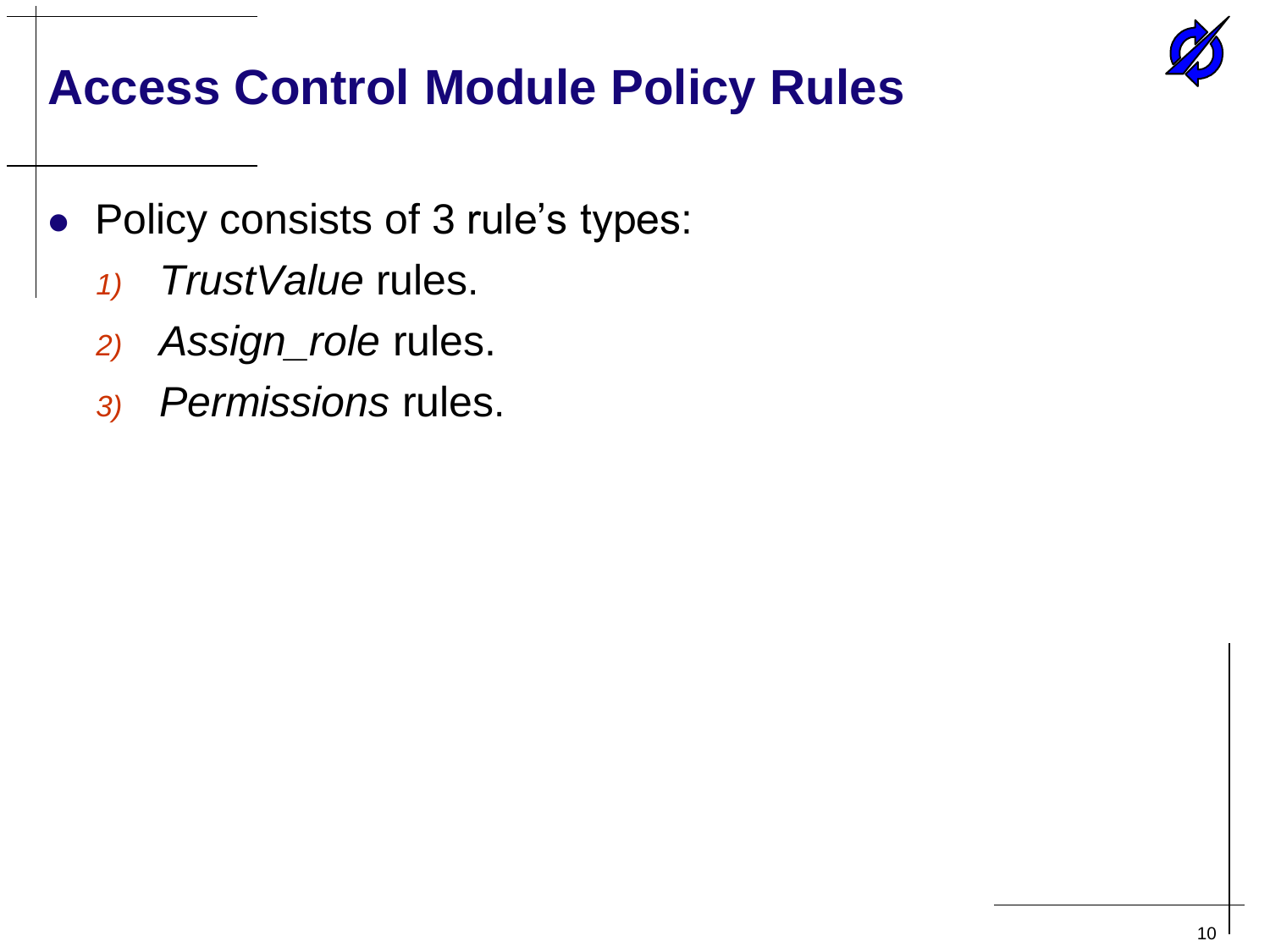

### *TrustValue* **Rules**

- Used to assign the numeric trust value to the context component.
- Each component of the context is associated with the trust level. The value is represented by a number in the range [0, 1].
- These values depends on the context of the current situation.
- These values are set by the access control service and based on the estimations of the access control service provider's experts according to the features of the particular smart space service.
- Examples:
	- $TrustValue(public network) = 0.2;$
	- TrustValue("08:00" < current\_time < "17:00") = 0.6;
	- TrustValue(current\_time  $>$  "17:00" ) = 0.1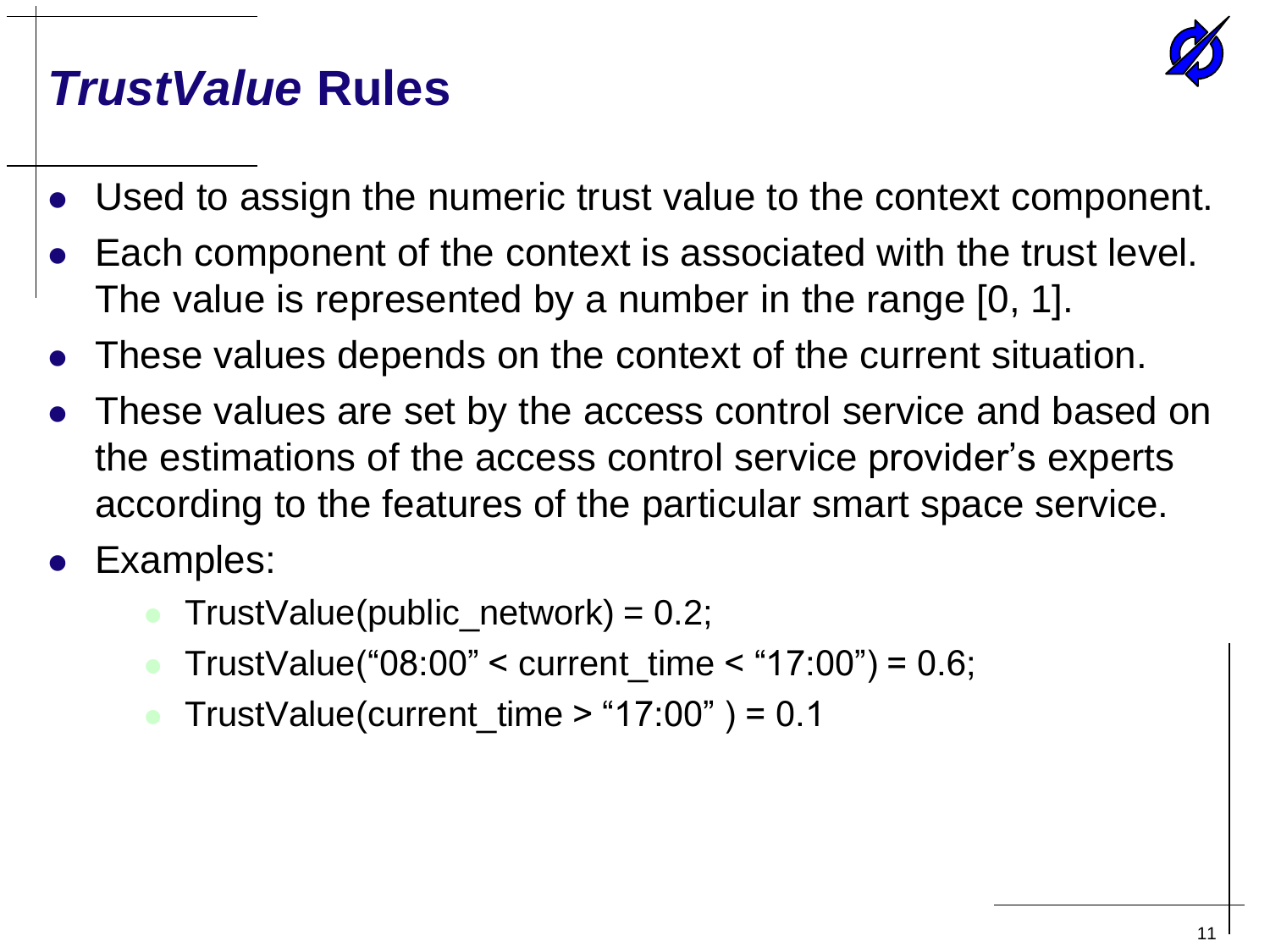

### *Assign\_role* **Rules**

- The logical function taking into account trust levels of all appropriate context components is used to assign a role to the participant.
- Example:
	- Assign\_role(some\_rule) = (TrustValue(network)  $\in$  $(0.8,1)$ ) & (TrustValue(current\_time)  $\in$   $(0.3, 1)$ ) & ...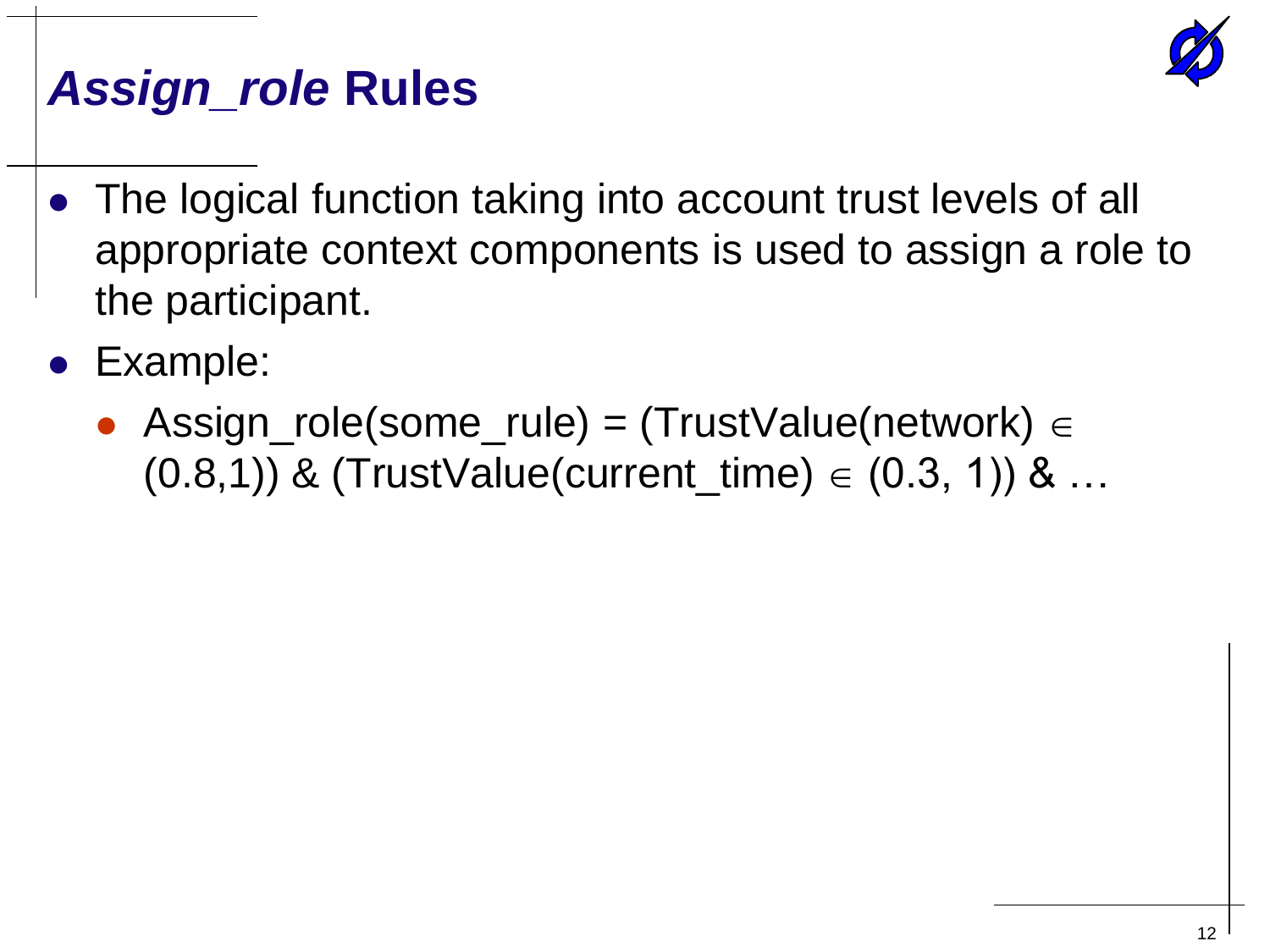

### *Permissions* **Rules**

- Determines whether a participant with a certain role is allowed to access a particular resource type or not.
- Examples:
	- *Permission(author) = "pdf\_read","doc\_read", "doc\_write";*
	- *Permission(coauthor) = "pdf\_read","doc\_read", "doc\_write";*
	- *Permission(reader) = "pdf\_read"*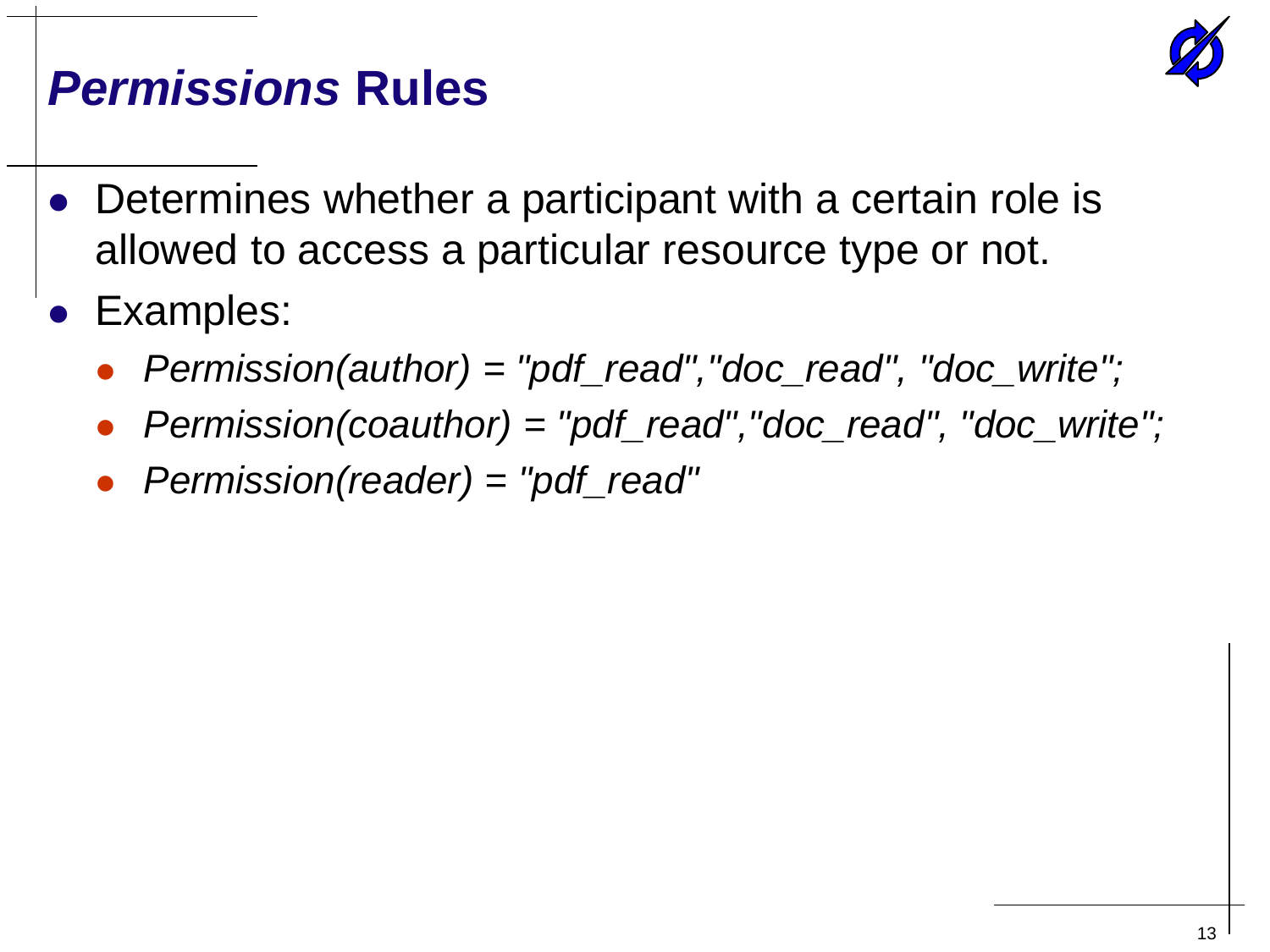### **The Main Parameters of the Access Control Module Working**

| <b>Parameter</b> Value  |                                                                                                  |
|-------------------------|--------------------------------------------------------------------------------------------------|
| <b>Response</b><br>time | $20 \text{ ms}$                                                                                  |
| <b>Used RAM</b>         | Client software additionally needs<br>1.1.Mb<br>Access Control Service - 4.5 M6                  |
| <b>Network load</b>     | 4 additional queries from the client<br>software<br>3 queries from the Access Control<br>Service |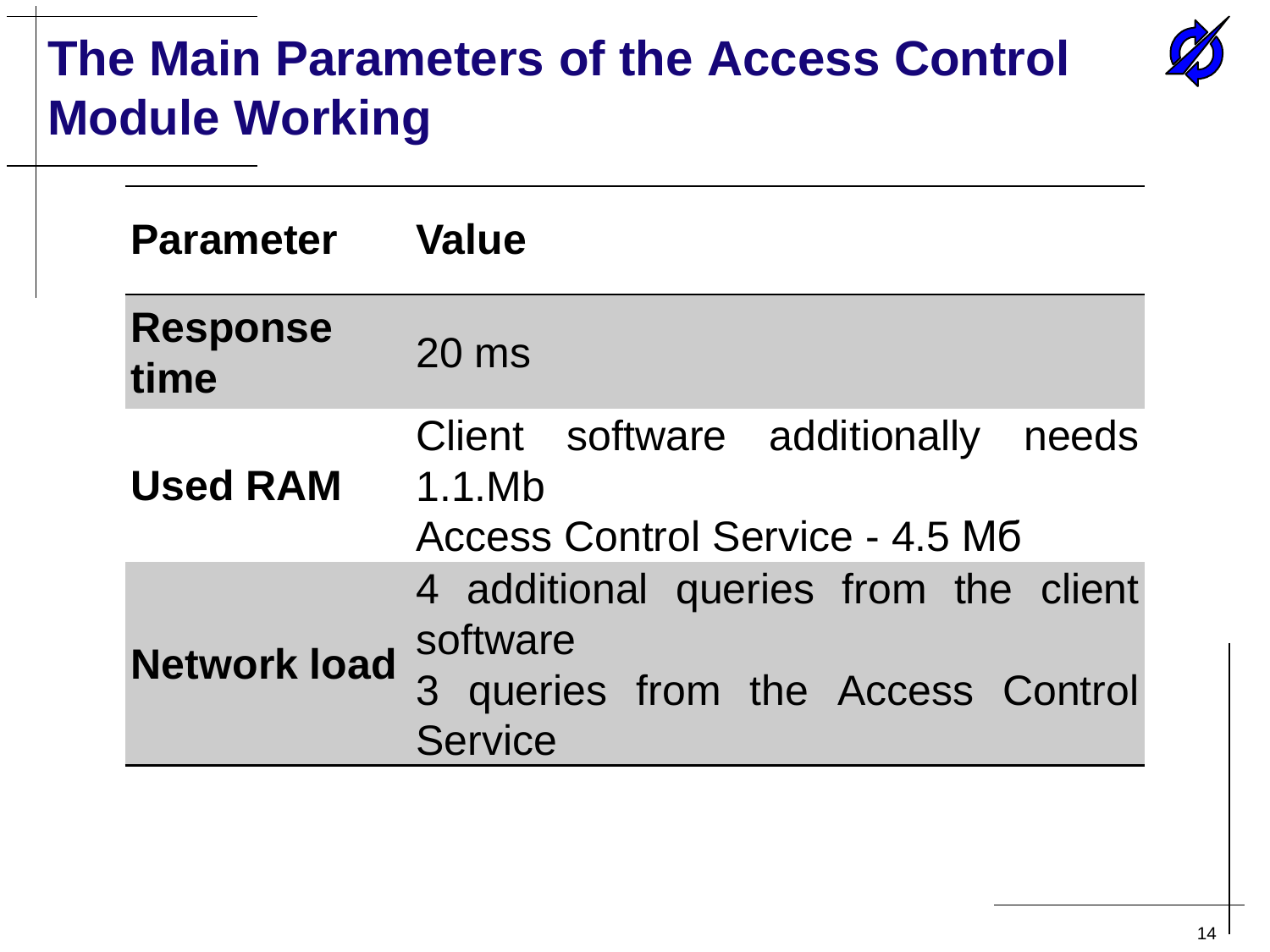

#### **Conclusion**

- Usually in smart spaces the information sharing is implemented without any restrictions
- The model proposes a service for smart space which makes access permission for the requested information using predefined rules.
- Model is built on the combination of the role-based and attribute-based access control models.
- All rules are human readable form and easy to set up in a fairly wide range.